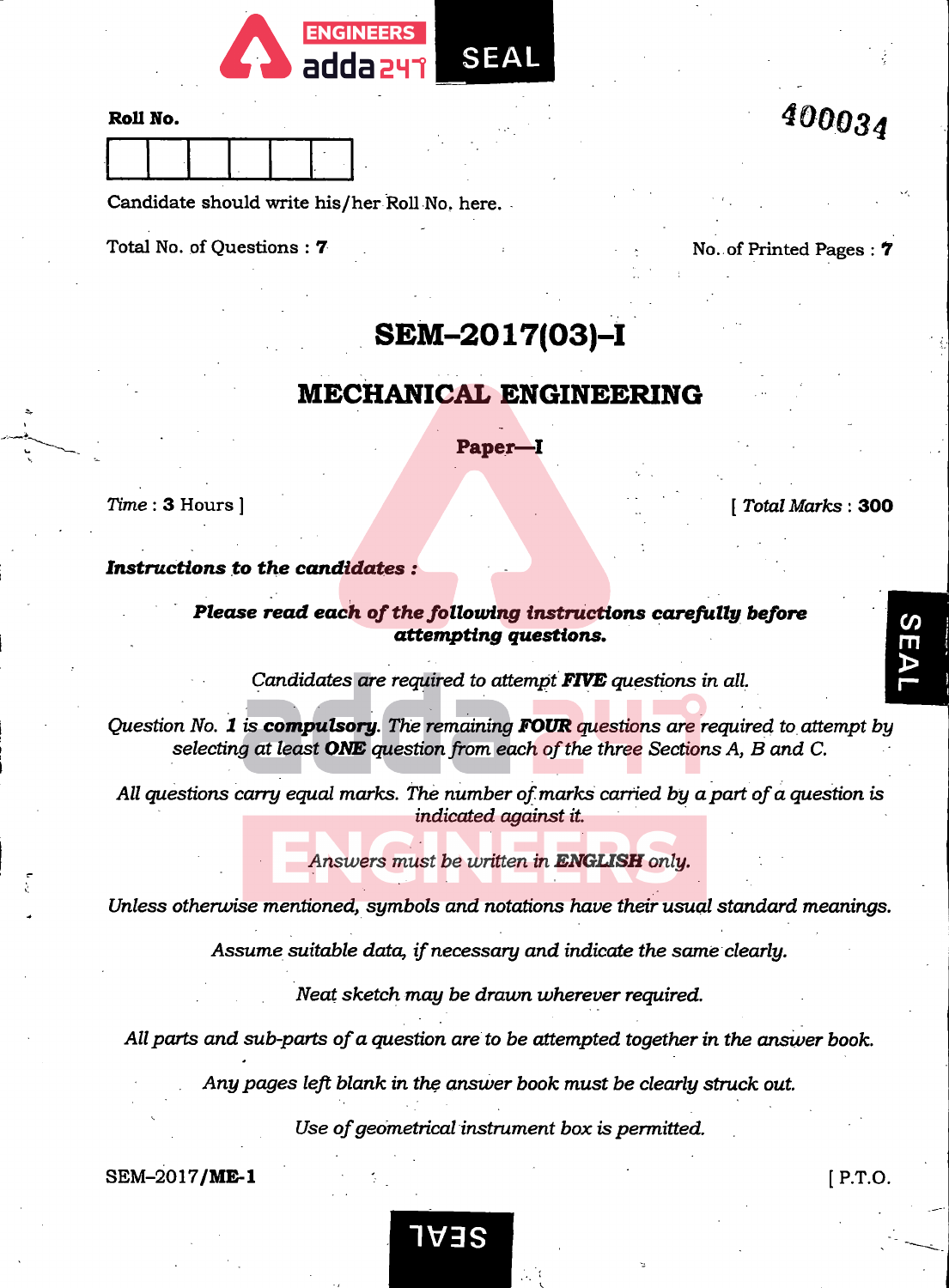#### 1. Answer the following questions : 6x10=60

- (a) A hollow circular bar of outside diameter twice the inside diameter is used as a beam. The bar is subjected to bending moment of 40 kN m. If the allowable bending stress in the beam is to be limited to 100 MN/ $m^2$ , find the inside diameter of the bar. 6
- (b) Make a list of six principal theories of failure. Explain major consideration<br>and application of maximum principal stress theory.  $3+3=6$ and application of maximum principal stress theory.
- (c) A flat bar 32 mm wide and 12 mm thick is loaded by a steady tensile load of 85 kN. The material is mild steel with yield point stress of 315 N/mm<sup>2</sup>. Find the factor of safety based on the yield point.
- (d) Design the longitudinal joint for a  $1.25$  m diameter steam boiler carrying a steam pressure of 5 N/mm<sup>2</sup>. The allowable stress of the plate material is 80 N/mm<sup>2</sup> in tension. Length of the shell of boiler is 5 m. Take allowable stress for shielded arc weld =  $95 \text{ N/mm}^2$ . 6
- (e) Find the length of belt (open and cross) necessary to drive a pulley of 80 cm diameter running parallel at a distance of  $12 \text{ m}$  from the driving pulley of diameter 480 cm. diameter 480 cm.
- $(f)$  Make a list of various types of gear trains. Derive an expression for velocity ratio of a simple gear train. 2+4=6
- (g) A uniform disc of diameter 30 cm and weighing 5 N is mounted on one end of an arm of length 60 cm. The other end of the arm is free to rotate in a universal bearing. If the disc rotates about the arm with a speed of 300 r.p.m. clockwise, looking from the front, with what speed will it precess about the vertical axis? 6
- (h) For what type of materials ultrasonic machining (USM) is best suitable process of material removal? Make a sketch showing major parts of USM<br>setup.  $2+4=6$ setup. 2+4=6
- (i) Classify comparators. Explain the working and constructional details of any one comparator.  $\blacksquare$

#### SEM-2017/ME-1

6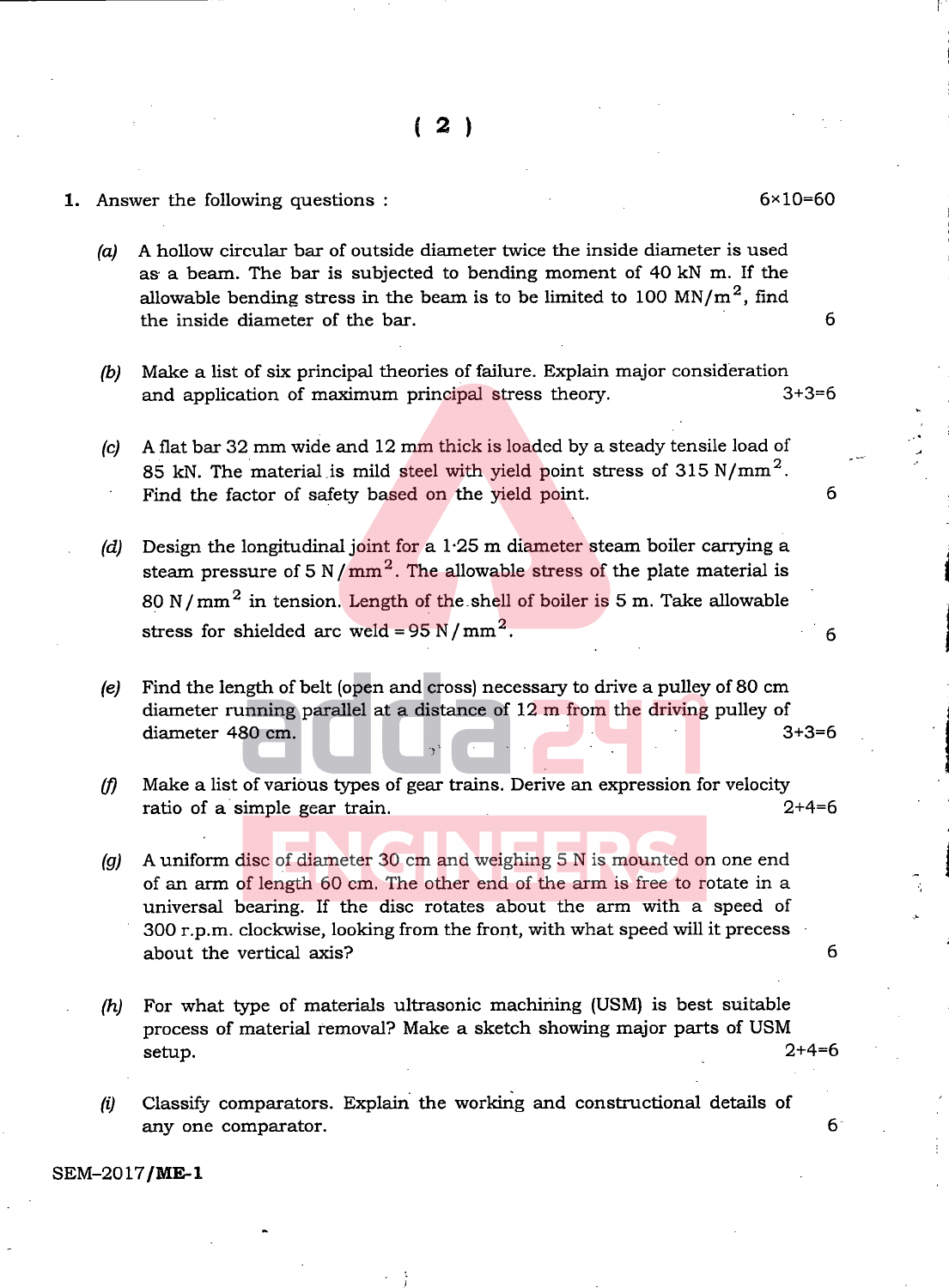| Job         | Immediate    | Duration (days) |                |  |  |  |
|-------------|--------------|-----------------|----------------|--|--|--|
|             | predecessors | Mean            | Std. deviation |  |  |  |
|             |              | 10              |                |  |  |  |
|             |              |                 |                |  |  |  |
| $\bm{C}$    |              | 16              |                |  |  |  |
| $\sim 10^4$ |              | 12              |                |  |  |  |
|             | B, C         |                 |                |  |  |  |

## $(j)$  For a small project with five jobs, the following data is given:

(i) Draw the project network in activity on arc mode.

(ii) Under PERT assumptions, determine the distribution of project duration.

#### Section—A

#### Attempt at least one question

- **2.** (a) A short column of I-section 25 cm  $\times$  20 cm has cross-section area of 52 cm<sup>2</sup> and maximum radius of gyration  $10.7$  cm. A vertical load  $w$  kN acts through the centroid of the section together with a parallel load of  $w/4$  kN acting through a point on the centreline of the web distant 6 cm from the centroid. Calculate the greatest allowable value of  $w$  if the maximum stress is not to exceed 65 MN/ $m^2$ . What is then the minimum stress? 15+10=25
	- (b) A close-coiled helical spring is to have a stiffness of 900 N/m in compression, with a maximum load of 45 N and a maximum shearing stress of 120 N/mm<sup>2</sup>. The solid length of the spring (i.e., coils touching) is 45 mm. Find the— .
		- (i) wire diameter;
		- (ii) mean coil radius;
		- $(iii)$  number of coils.

Take modulus of rigidity of material of the spring =  $0.4 \times 10^5$  N/mm<sup>2</sup>.

5+5+5=15

6

SEM-2017/**ME-1** [ P.T.O.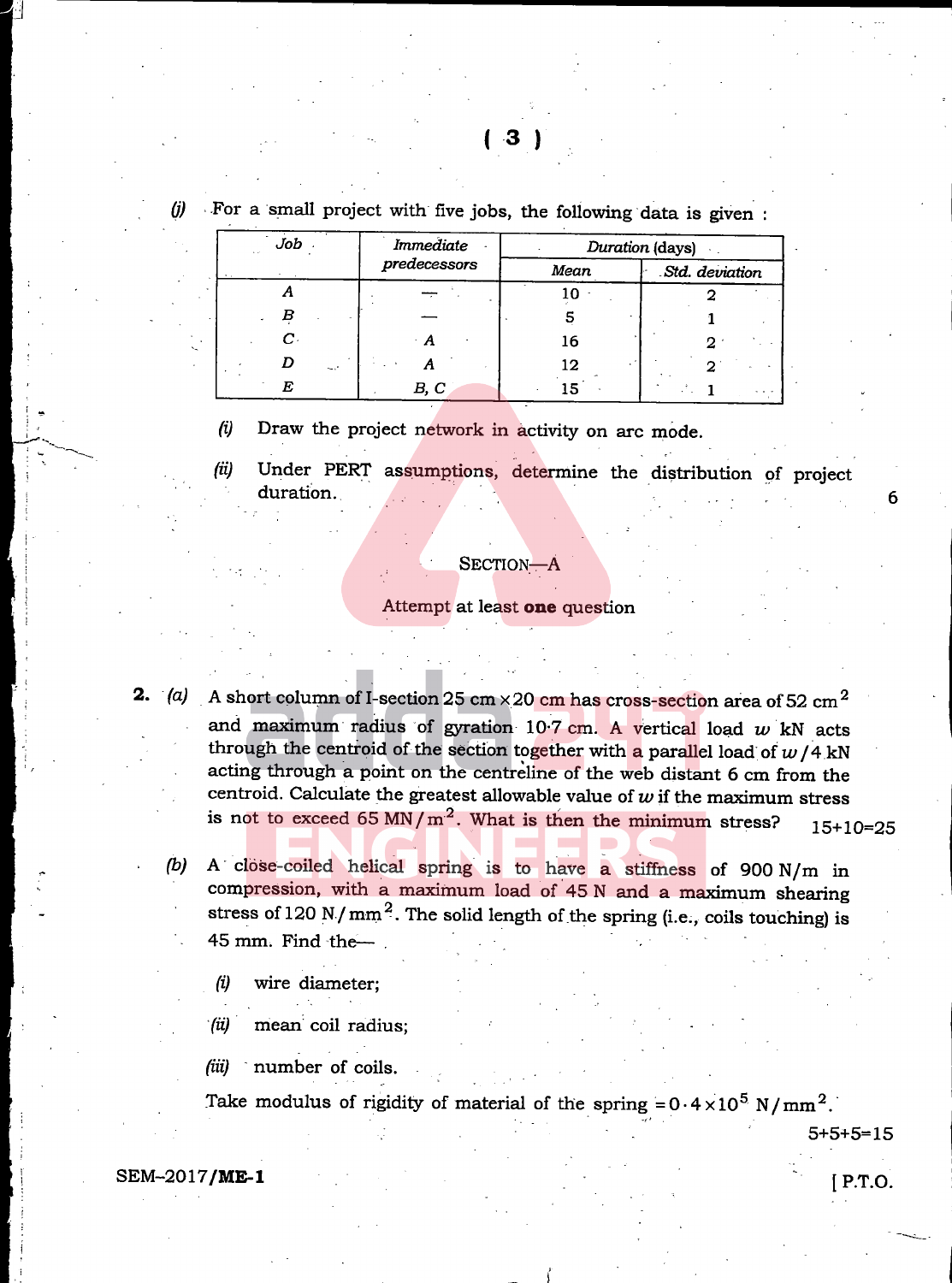(c) A simple band brake, is applied to a drum of 560 mm diameter which rotates at 240 r.p.m. Angle of contact of the band is 270°. One end of the band is fastened to a fix pin and the other end to the brake lever 140 mm from the fixed pin. The brake lever is 800 mm long and is placed perpendicular to the diameter that bisects the angle of contact. Assuming the coefficient of friction as 0-3, determine the necessary pull at the end of the lever to stop the drum if 40 kW of power is being absorbed. Also, find the width of the band if its thickness is 3 mm and the maximum tensile strength is limited to  $40 \text{ N/mm}^2$ .

3. (a) A V-belt of  $6.0 \text{ cm}^2$  cross-section has a groove angle of 40° and an angle of lap of 150°,  $\mu = 0.10$ . The mass of the belt per meter run is 1.2 kg. The maximum allowable stress in the belt is  $850$  N/cm<sup>2</sup>. Calculate the horsepower that can be transmitted at a belt speed of 30 m/s. 20

(b) Derive an expression for maximum and minimum values of swaying couple.

(c) A V-twin engine has the cylinder axis at right angles and the connecting rods operate a common crank. The reciprocating mass per cylinder is 1-5 kg and the crank radius 75 mm. The length of the connecting rod is 0-3 m. Show that the engine may be balanced for primary forces by means of a revolving balance mass. If the engine speed is 500 r.p.m., what is the value of the maximum resultant secondary force? 30

 $10$ 

Attempt at least one question

Section—B

(a) Design the rectangular key for a shaft of 50 mm diameter. The shearing and crushing stresses for the key material are 42 MPa and 70 MPa, take  $w=16$  mm and  $t=10$  mm, where  $w=$  width and  $t=$  thickness of the key. 15

(b) Design a cast iron protective type flange coupling to transmit 15 kW at 900 r.p.m. from an electric motor to a compressor. The service factor may be assumed as 1\*35. The following permissible stresses may be used : 30

> Shear stress for shaft, bolt and key material  $= 40$  MPa Crushing stress for bolt and  $key = 80$  MPa Shear stress for cast iron  $= 8$  MPa

SEM-2017/ME-1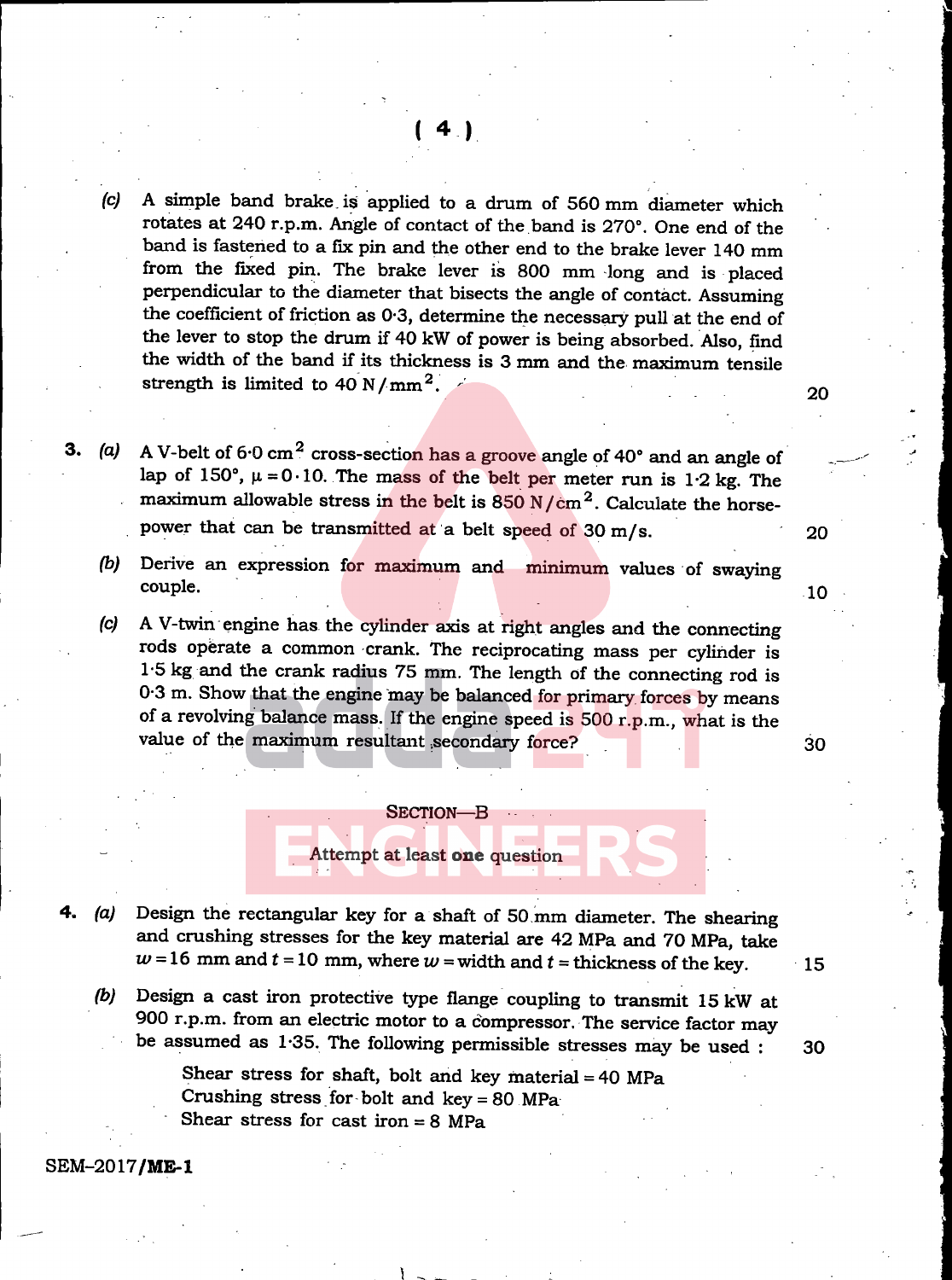(c) The following data relate to a shaft held in long bearings :

Length of the shaft  $= 1 \cdot 2$  m

Diameter of the shaft  $= 14$  mm

Mass of a rotor at midpoint =  $16$  kg

Eccentricity of centre of mass of rotor from centre of rotor =  $0.4$  mm

Modulus of elasticity of the shaft material =  $200$  GN/m<sup>2</sup>

Permissible stress in the shaft material =  $70 \times 10^6$  N/m<sup>2</sup>

Determine the critical speed of the shaft. 15

- 5. (a) A steel rod is turned with a single-point cutting tool having rake angle 10°. The chip thickness was measured as 1.5 mm. The dynamometer gave indication of cutting forces as 980 N for tangential component and 440 N for thrust component, compute friction force at chip tool interface and shear strength of the material (assume uncut chip thickness as 0-6 mm and uncut width of chip as 1.8 mm). 20
	- (b) During straight turning of 25 mm diameter steel bar at 300 r.p.m. with HSS tool, a tool life of 10 minutes was obtained. When the same bar was turned at 250 r.p.m., the tool life increased to 52-5 minutes. What will be the tool life at a speed of  $275$  r.p.m? 10
	- (c) Comment on the following statements related to electrochemical machining (ECM) ; 20
		- (i) "ECM is reverse of electroplating."
		- $(ii)$  "AC power supply cannot be used in ECM."
		- (iii) "Tool wear in ECM does not involve material loss."
		- $(iv)$  "ECM is a highly predictive process of material removal."
	- (d) Write any five differences between traditional and non-traditional machining processes. 10

SEM-2017/**ME-1** [ P.T.O.

i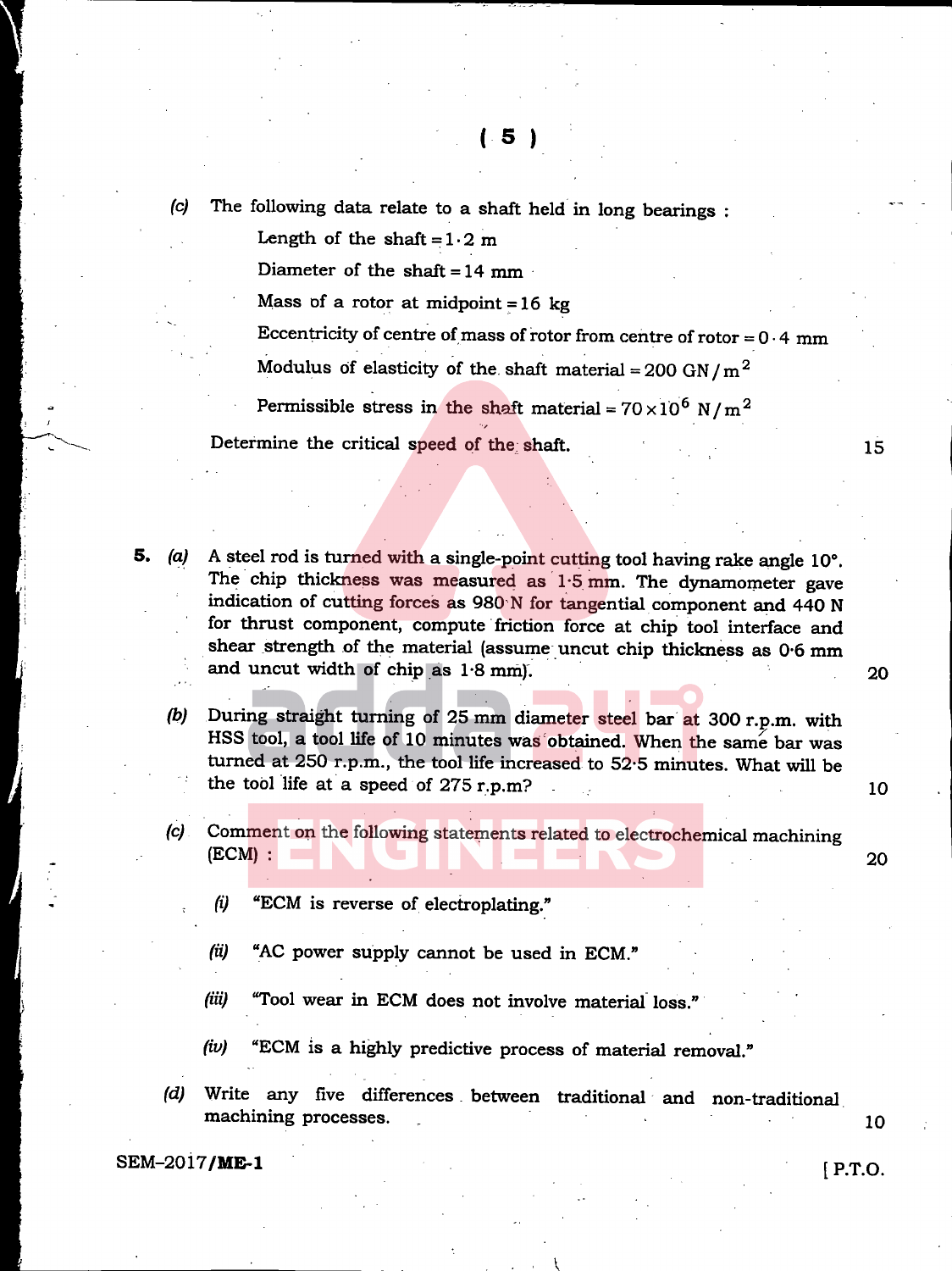#### SECTION-C

#### Attempt at least one question

6.  $(a)$  A company uses the purchased item continuously in the manufacturing of a large number of products. The item has the following characteristics :

Demand/year  $= 8000$  Pc

Purchase price =  $\bar{f}$  100/Pc

Safety stock =  $1.6 \times$  lead time demand

Lead time from order to delivery  $=$  4 weeks

Purchasing quantity  $= 1000$  Pc

Inventory carrying  $cost/year = 20%$  of the item value

A reorder point system that continuously reviews stock on hand is used to generate purchase orders. The product is produced and in demand in all 52 weeks of the year :

- (i) Determine the reorder point, the average tied-up capital in inbound stock, the inventory turnover rate in the stock, the average run-out time in the stock and the annual inventory carrying cost for the item.
- (n) As the company buys several items from the same supplier it is considering changing its review principle from continuous review to periodic review stock on hand of all purchased items every second week. By doing this, it is thought that it will be possible to coordinate deliveries of several items from this supplier. How will the answer in (i) change if a switch is made to periodic review?  $10+10=20$
- (b) A company makes two types of leather belts, A and B. Belt A is high quality belt and belt B is of lower quality. The respective profits are  $\bar{r}$  4 and  $\bar{r}$  3 per belt. Each belt of type A requires twice as much time as belt of type B, and if all the belts were of type B, the company could make 1000 per day. The supply of leather is sufficient for only 800 belts per day (both  $A$  and  $B$ combined). Belt A requires a fancy buckle and only 400 per day are available.

There are only 700 buckles a day available for belt B. What should be the daily production of each type of belt? Formulate as a linear programming problem (solution not required). 20

SEM-2017/ME-1

**W**